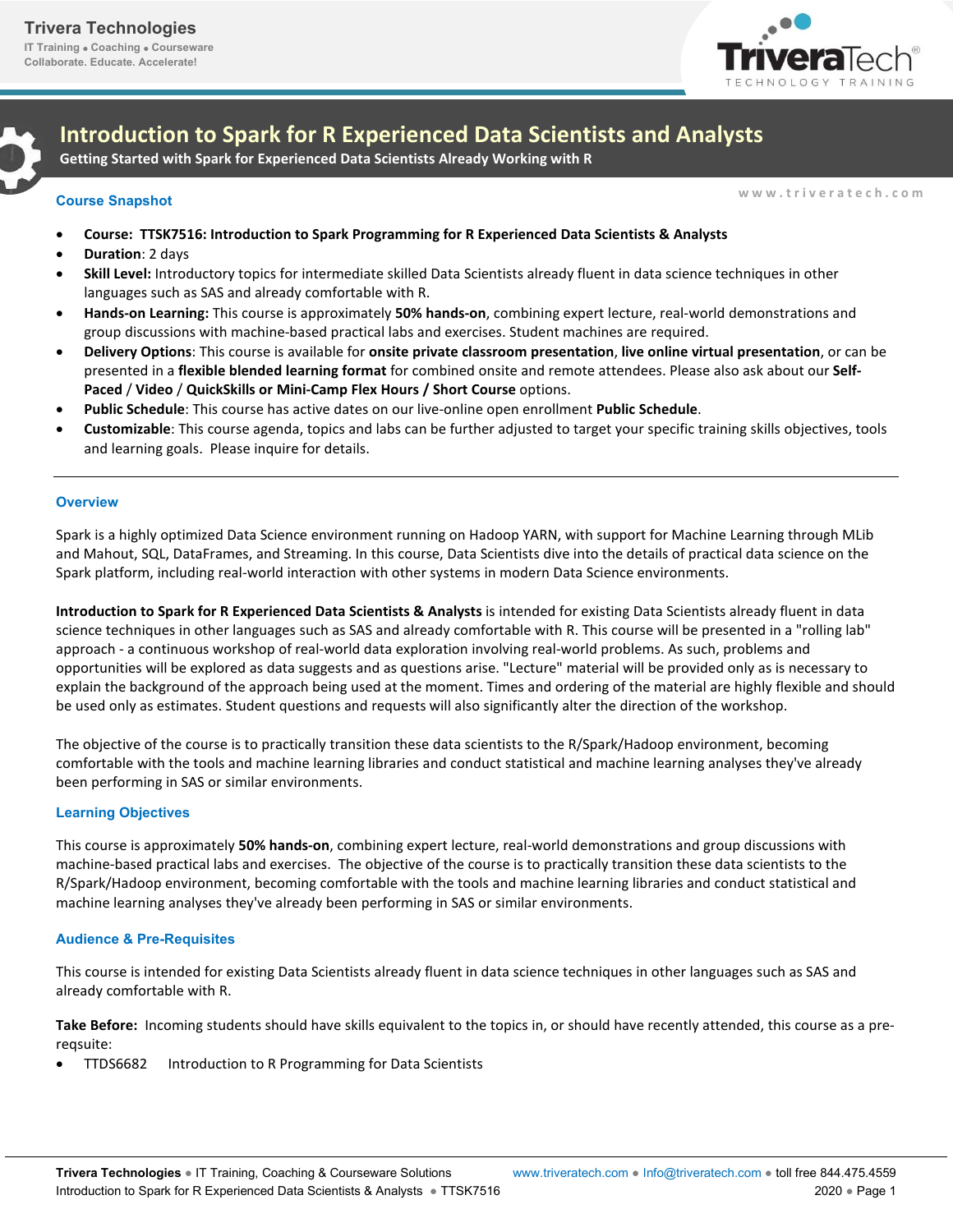

**Enhanced Learning Services:** Please also ask about our **Pre-Training Class OnRamp & Prep / Primer** offerings, **Skills Gap Assessment Services**, **Case Studies**, **Knowledge Check Quizzes**, **Skills Immersion Programs & Camps**, **Collaborative Mentoring Services** and **Extended Learning Support** & **Post Training** services.

# **Course Topics / Agenda**

*Please note that this list of topics is based on our standard course offering, evolved from typical industry uses and trends. We'll work with you to tune this course and level of coverage to target the skills you need most. Topics, agenda and labs may adjust during live delivery based on audience skill-level, needs and participation.* 

# **Getting Started - Overview**

- Our Data and our problem set
- Accessing the cluster, the data, and the tools
- The Continuous Workshop approach
- "Let's build a model together"
- Focus on analysis, exploration, data munging, algorithms
- Tooling and fundamentals as necessary to get the job done

#### **Spark Overview**

- Data Science: The State of the Art
- Hadoop, Yarn, and Spark
- Architectural Overview
- MLib Overview
- HDFS data Accessing
- Lab Focus
- Working with HDFS data
- Distributed vs. Local Run Modes
- Spark vs. Other tools (when is Spark the right tool for the job?)
- Spark vs. SAS
- Spark Languages (Java, R, Python, and Scala)
- Hello, Spark

# **Spark Overview**

- Spark Core
- Spark SQL
- Spark and Hive
- Lab
- MLib
- Spark Streaming
- Spark API

# **DataFrames**

- DataFrames and Resilient Distributed Datasets (RDDs)
- Partitions
- Adding variables to a DataFrame
- DataFrame Types
- DataFrame Operations
- Dependent vs. Independent variables
- Map/Reduce with DataFrames

# **Spark SQL**

- Spark SQL Overview
- Data stores: HDFS, Cassandra, HBase, Hive, and S3
- Table Definitions
- Queries

# **Spark MLib**

- MLib overview
- MLib Algorithms Overview
- Classification Algorithms
- Regression Algorithms
- Lab Focus
- Brief Comparison to SAS
- Here's your split, how to tune regression
- Decision Trees and forests
- Lab Focus
- Brief Comparison to SAS
- Stepwise approach to Decision

# Trees

- Working with Exit Criteria
- Recommendation with ALS
- Clustering Algorithms
- Lab Focus
- Key Clustering Algorithms
- Choosing Clustering Algorithms
- Working with key algorithms
- Machine Learning Pipelines
- Linear Algebra (SVD, PCA)
- Statistics in MLib

#### **Spark Streaming**

**•** Streaming overview

# **Streaming with Kafka**

- Kafka overview
- Kafka and Spark Streaming

# **Data Flow with NiFi**

- Apache NiFi overview
- NiFi data flows with Spark/R

# **Cluster Mode**

- Standalone Cluster
- Masters and Workers

# **Spark - the Big Picture**

- Spark in Real-Time and near-Real-Time Decision Support Systems
- Spark in the Enterprise
- Best Practices
- **Student Materials:** Each participant will receive a **Student Guide** with course notes, code samples, software tutorials, step-by-step written lab instructions, diagrams and related reference materials and resource links. Students will also receive the project files (or code, if applicable) and solutions required for the hands-on work.

**Hands-On Setup Made Simple!** Our dedicated tech team will work with you to ensure our 'easy-access' cloud-based course environment is accessible, fully-tested and verified as ready to go well in advance of the course start date, ensuring a smooth start to class and effective learning experience for all participants. Please inquire for details and options.